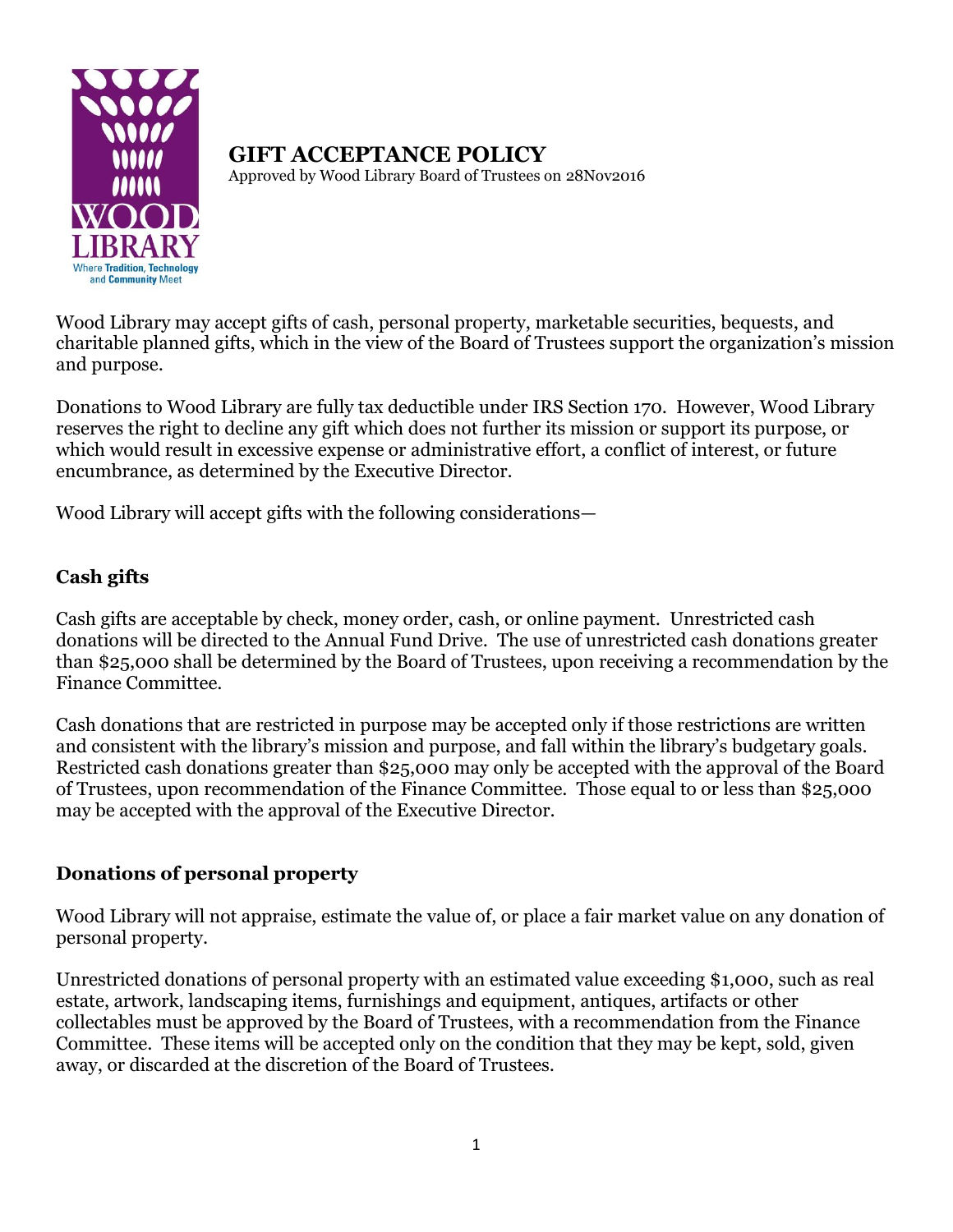Unrestricted donations of personal property, such as books, DVDs, and magazines shall be accepted only in good condition. Wood Library reserves the right to add these gifts to its collections, distribute them to other libraries or community organizations, or sell or discard them. Items added to the library's collections will meet the same selection criteria as items purchased by the library for its collections.

Artwork, if accepted, must be accompanied by a current appraisal, an appropriate deed of gift or similar document transferring sole and exclusive ownership of the art to the library, without restrictions, and evidence of the artistic importance and merit of the work. Evidence of provenance and title of the work may also be requested.

Gifts of real estate may be accepted only after a comprehensive review by the Board of Trustees, including an assessment by qualified individuals regarding the property's legal and tax status, environmental and structural concerns, and marketable viability.

#### **Marketable Securities**

Gifts of marketable securities may be transferred electronically to a financial institution at which the library maintains an account, or delivered physically with the transferor endorsement or signed stock power (with appropriate signature guarantees) attached. Marketable securities must be sold promptly upon receipt. In some cases, marketable securities may be restricted, for example by the applicable securities laws or terms of the proposed gift. In such instances, the decision to accept the securities shall be made by the Finance Committee and the securities will be liquidated as soon as the restriction is met.

#### **Bequests and beneficiary designations under revocable trusts, life insurance policies, commercial annuities and retirement plans**

Wood Library will encourage and accept unrestricted bequests of any amount.

Bequests of property will be subject to the paragraphs describing "Donations of Personal Property," as outlined above.

Wood Library will accept designation as a remainder beneficiary of charitable remainder trusts which will allow the library to receive the assets of a trust when a donor dies.

Wood Library will accept designation as an income beneficiary of charitable lead trusts, which will allow the library to receive income from a trust until the donor dies.

Wood Library will accept designation as a beneficiary of a retirement plan or annuity, or of life insurance.

Gifts of life insurance are accepted with Wood Library named as both beneficiary and irrevocable owner of the insurance policy. The gifted policy must be sold promptly upon receipt.

Bequests and other beneficiary designations qualify for membership in the Charles A Loomis Legacy Society. Unrestricted charitable planned gifts of any amount will be directed to the Library's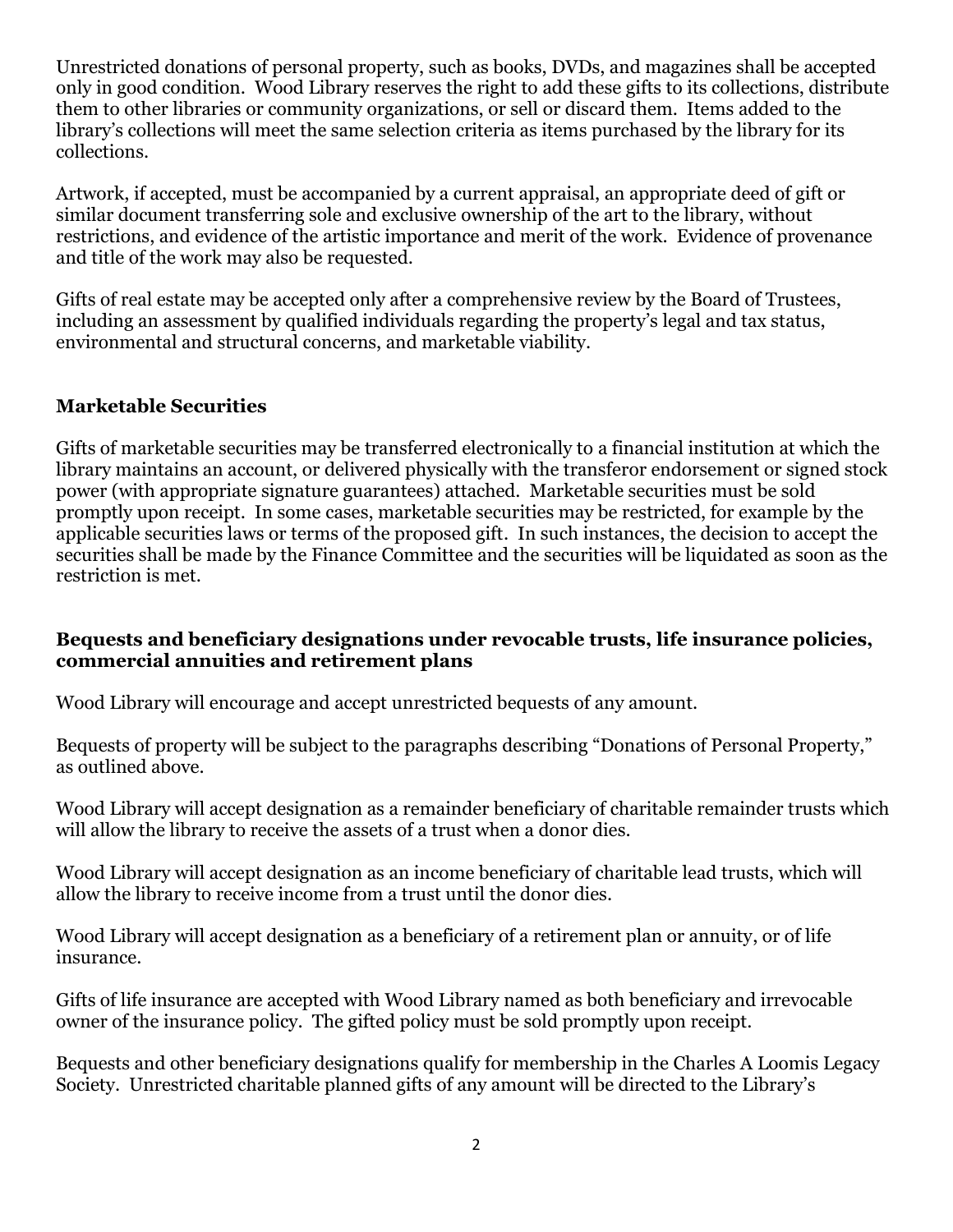Endowment Fund unless otherwise specified by the Board of Trustees, upon a recommendation from the Finance Committee.

### **Stewardship**—

The Executive Director is responsible for ensuring that all gifts are acknowledged promptly, in writing, and include the following items:

- 1. A statement that Wood Library is a  $501(c)$ 3 tax-exempt organization
- 2. Name of the library and name of the donor(s)
- 3. The date the gift was received
- 4. Amount (for cash gifts) or description (for non-cash gifts) of the contribution
- 5. A statement that no goods or services were provided by Wood Library in exchange for the donation, if that is the case.

Wood Library staff will not provide tax or financial advice to donors. However, donors will be encouraged to seek guidance from their own professional advisors to assist them in the process of making gifts.

Gifts to Wood Library will be recorded by Wood Library staff and acknowledged in Wood Library's Annual Report to the Community, unless anonymity has been requested by the donor(s).

Donors may request that a gift be made in memory of or in honor of someone. These requests must be in writing.

## **Naming Opportunities—**

Naming proposals for any interior or exterior space must be formalized in writing with the donor(s) and submitted to the Board of Trustees for approval. Only the Board of Trustees may grant this approval with these considerations:

The library building, rooms, wings, floors, or other interior or exterior spaces may be considered for naming rights if the area is significantly remodeled, rebuilt, expanded, or restored by a private donor who has contributed 100% of the costs of such capital improvement, or donated an amount to match other available government or private funding. The public function of the area shall be retained as part of the named space, e.g. the "Bill Rayburn Children's Library" or "Ewing Family Community Meeting Room."

The Board of Trustees may consider naming rights of library spaces if a donor contributes the equivalent sum detailed above to Wood Library's general endowment fund or other capital fund.

Naming rights shall continue for the life of the capital improvement or donation given. At the Board's discretion, acknowledgement may appear on a separate plaque or wall for perpetuity.

A collection may be named after a donor when the funding is sufficient to establish and maintain it for as long as it meets Wood Library's collection criteria and needs.

Shelves of books may be named by placing a plaque on a relevant shelf for the life of the books.